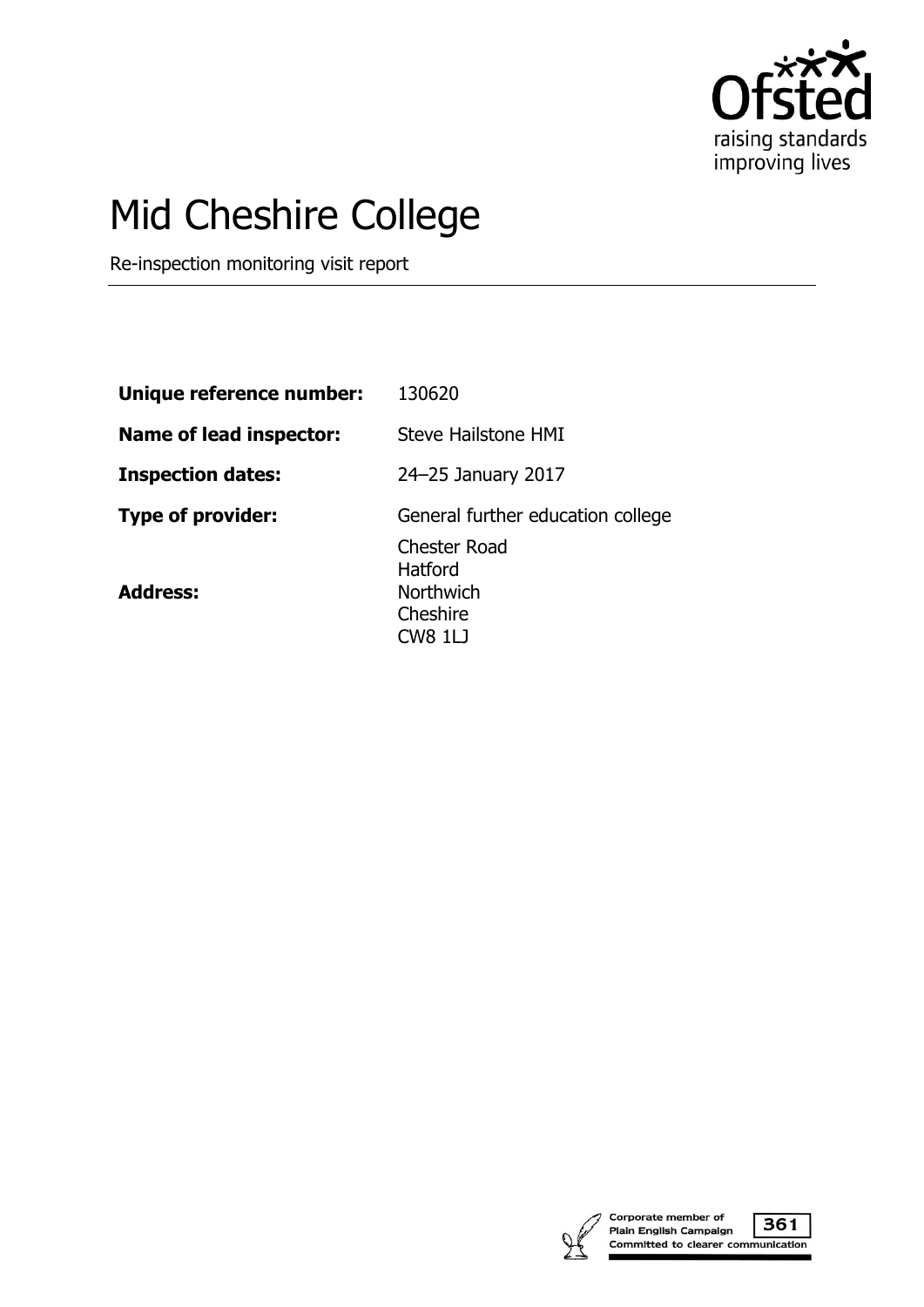

# **Monitoring visit: main findings**

# **Context and focus of visit**

This is the third re-inspection monitoring visit to Mid Cheshire College following publication of the inspection report on 3 March 2016 which found the college to be inadequate overall. At the inspection, outcomes for learners, the quality of teaching, learning and assessment, personal development, behaviour and welfare, and the effectiveness of leadership and management were judged to be inadequate. Inspectors graded three provision types; 16 to 19 study programmes and adult learning programmes were judged to be inadequate, and apprenticeships were judged to be good.

This monitoring visit focused on implementation of the improvement action plan, improving outcomes for learners, quality improvement, meeting the requirements of study programmes and governance.

# **Themes**

## **What progress have leaders and managers made in implementing a clear action plan in response to the areas for improvement identified at the last inspection? Reasonable progress**

Leaders and senior managers demonstrate a clear ambition to improve standards. Since the last monitoring visit, they have made progress in implementing more rigorous arrangements to improve staff performance and the quality of teaching, learning and assessment. They have prioritised the most urgent actions that they need to take to improve standards. These include making better use of the outcomes of lesson observations to manage staff performance and using data more effectively to monitor learners' progress, retention and attendance. Leaders and managers have identified accurately the college's most effective teachers and managers, and are beginning to put in place arrangements to enable these staff to share good practice across the college. However, progress in making improvements quickly has been hampered by a high level of staff absence.

Leaders and senior managers have recently introduced reviews of each curriculum area that provide information on learners' progress and the outcomes of lesson observations. They use this information in frequent meetings with curriculum managers to identify improvement actions and to hold managers to account for the success of their learners. However, they have not assured themselves fully that all curriculum managers are taking swift and effective action to tackle weaknesses. While the reviews carried out so far are beginning to have a positive impact in many curriculum areas, too often the actions for improvements identified are not specific enough or are not implemented quickly enough, particularly in areas where performance is weakest.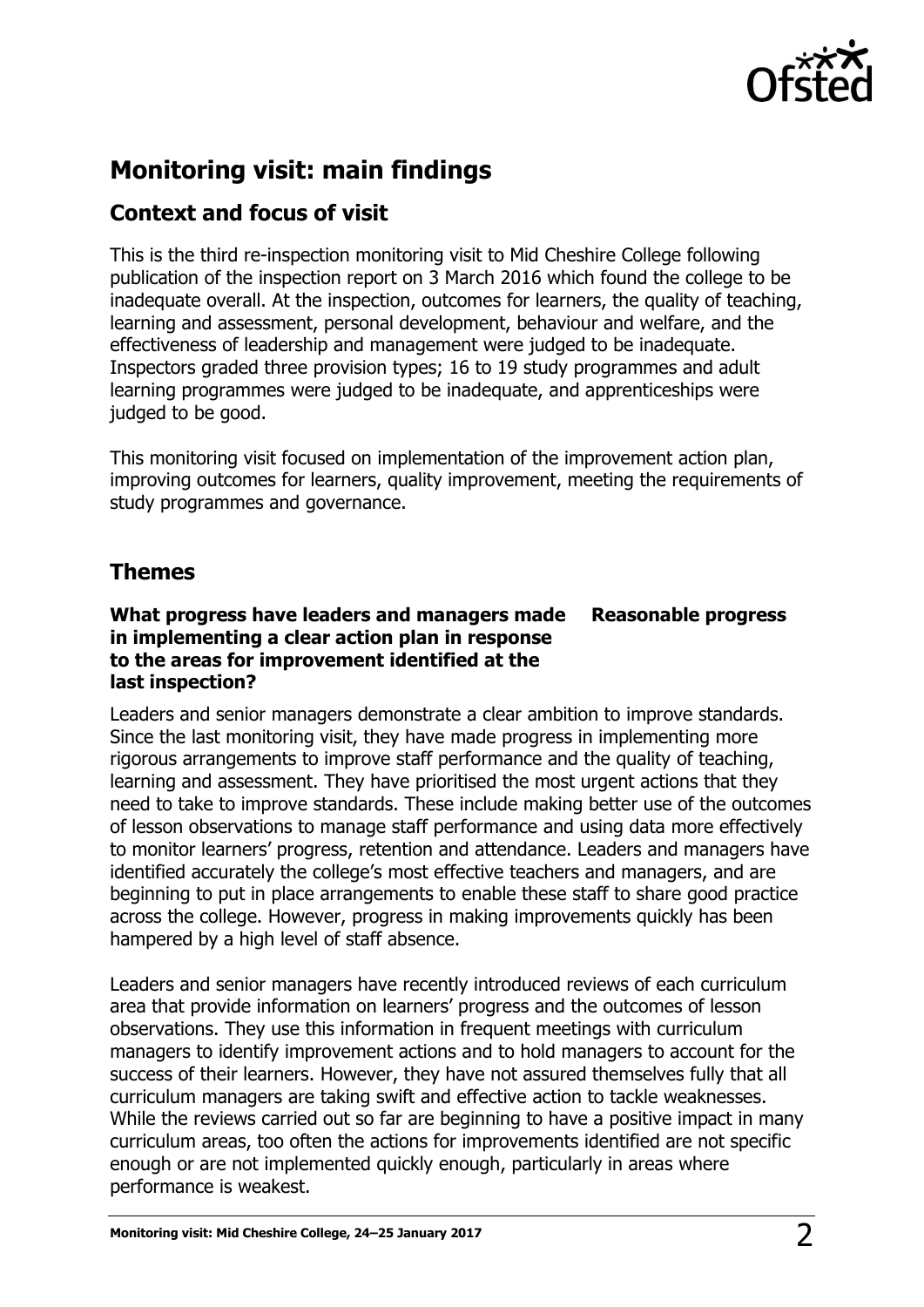

Recently appointed curriculum managers receive good support from senior managers to enable them to carry out their role effectively. The very recently appointed curriculum manager for engineering and construction is beginning to tackle quickly some of the significant weaknesses in this area.

### **How successfully are leaders and managers taking action to ensure that current learners make good progress and achieve their potential? Reasonable progress**

Scrutiny of learners' progress is now more rigorous. In most curriculum areas, teachers comply fully with revised arrangements for monitoring progress, and they record accurately the progress of their learners. Managers in these areas use information about learners' progress to identify weaknesses and take action to improve the quality of teaching and learning quickly. As a result, in many curriculum areas, learners are making sufficient progress towards their target grades.

In curriculum areas where the quality of provision is weakest, including engineering and construction, actions taken by managers have not yet resulted in sufficient improvement in learners' progress and achievement. Too much of the work that learners produce in these areas is not of a sufficiently high standard for the level at which they are working.

The methodology that managers use to establish learners' targets based on their starting points does not lead to high enough expectations of what learners can achieve. As a result, managers and teachers often overestimate the progress that learners make from their starting points.

## **What has been the impact of actions taken by leaders and managers to improve the quality of teaching, learning and assessment, particularly in underperforming areas?**

**Reasonable progress**

The quality of teaching, learning and assessment has improved in many curriculum areas as a result of more rigorous management of teachers' performance. Leaders and managers now evaluate the quality of provision more accurately through lesson observations. They use the outcomes of observations to identify aspects of teachers' practice that need to improve, act quickly to provide appropriate support to improve practice, and monitor closely teachers' progress in improving their practice. Teachers whose performance is particularly weak receive significant support from their managers and from teaching and learning mentors which, in many instances, has resulted in improvements in their practice. Teaching and learning mentors often work alongside underperforming teachers in their lessons to provide support and challenge. In a number of instances where improvement has not been rapid enough, this has resulted in teachers leaving the college.

Managers and teachers have begun to change the culture of the college and promote higher expectations of what learners can achieve. Learners' attitudes towards their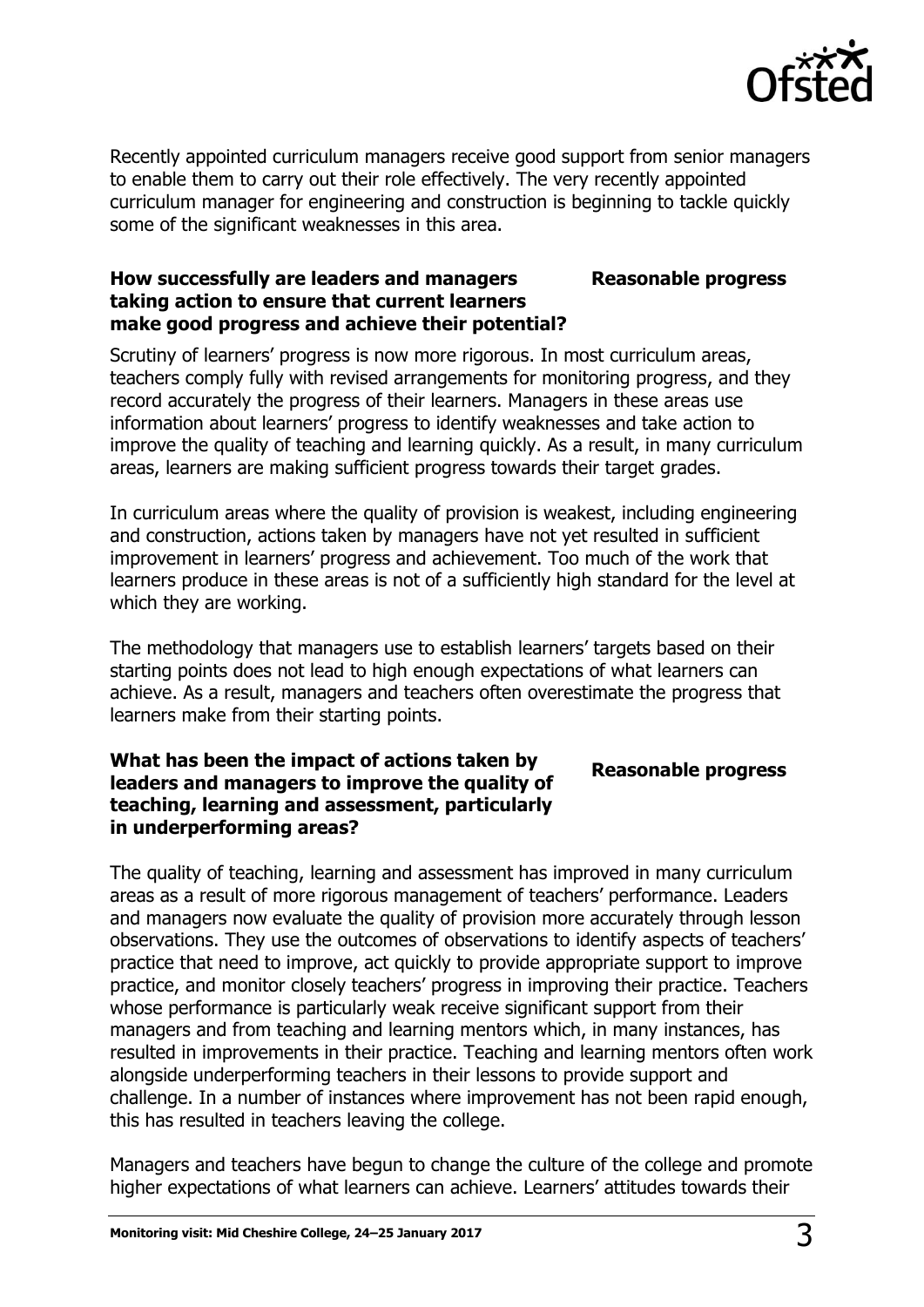

studies and the pride that they take in their work have improved on most courses. Instances of low-level disruption are now isolated rather than endemic.

Teachers now benefit from a wide range of relevant training to improve the quality of their teaching. Sharing of good practice and communication among staff has been enhanced by the relocation of teachers into curriculum-based staff rooms. However, the pace at which good practice is shared is not yet rapid enough. For example, managers have collected high-quality examples of feedback to learners following assessment of their work but have not used them to improve the practice of teachers whose feedback has been identified as less effective.

Improvements in the quality of provision in some of the weakest-performing curriculum areas, particularly in engineering and construction, are too slow and, as a result, learners in these areas are not developing their skills and understanding quickly enough. Standards of work in practical workshops have improved on most engineering and construction courses, but too many theory lessons are still not challenging enough and fail to motivate learners sufficiently. High levels of staff absence, particularly following notification of the implementation of formal capability procedures, is limiting the speed at which managers are able to make improvements in these areas. Additional support for learners who need extra help is still weak in too many areas.

## **What action has been taken to ensure that the college fully meets the requirements of 16 to 19 study programmes, and how effective has it been? Reasonable progress**

As a result of actions that leaders and managers have taken during the current year, all learners on study programmes are now either preparing for, or have carried out, work experience placements. Over a half of learners have already completed a relevant placement.

All learners now follow appropriate English and mathematics courses. Learners who need extra help in English and mathematics benefit from individual support outside their lessons. Although managers have begun to make improvements in the quality of provision in English and mathematics, progress has been slow as a result of the absence of the curriculum manager and several teachers. The proportion of learners who achieved a grade C or above in their GCSE English and mathematics re-sit examination in November 2016 was low.

The impact of managers' actions to improve the quality of career guidance has also been limited as a result of significant staff absence due to sickness. New arrangements have been put in place very recently to provide learners with appropriate careers guidance.

Attendance on study programmes has improved, and is now high in many curriculum areas. Managers and teachers monitor learners' attendance closely and take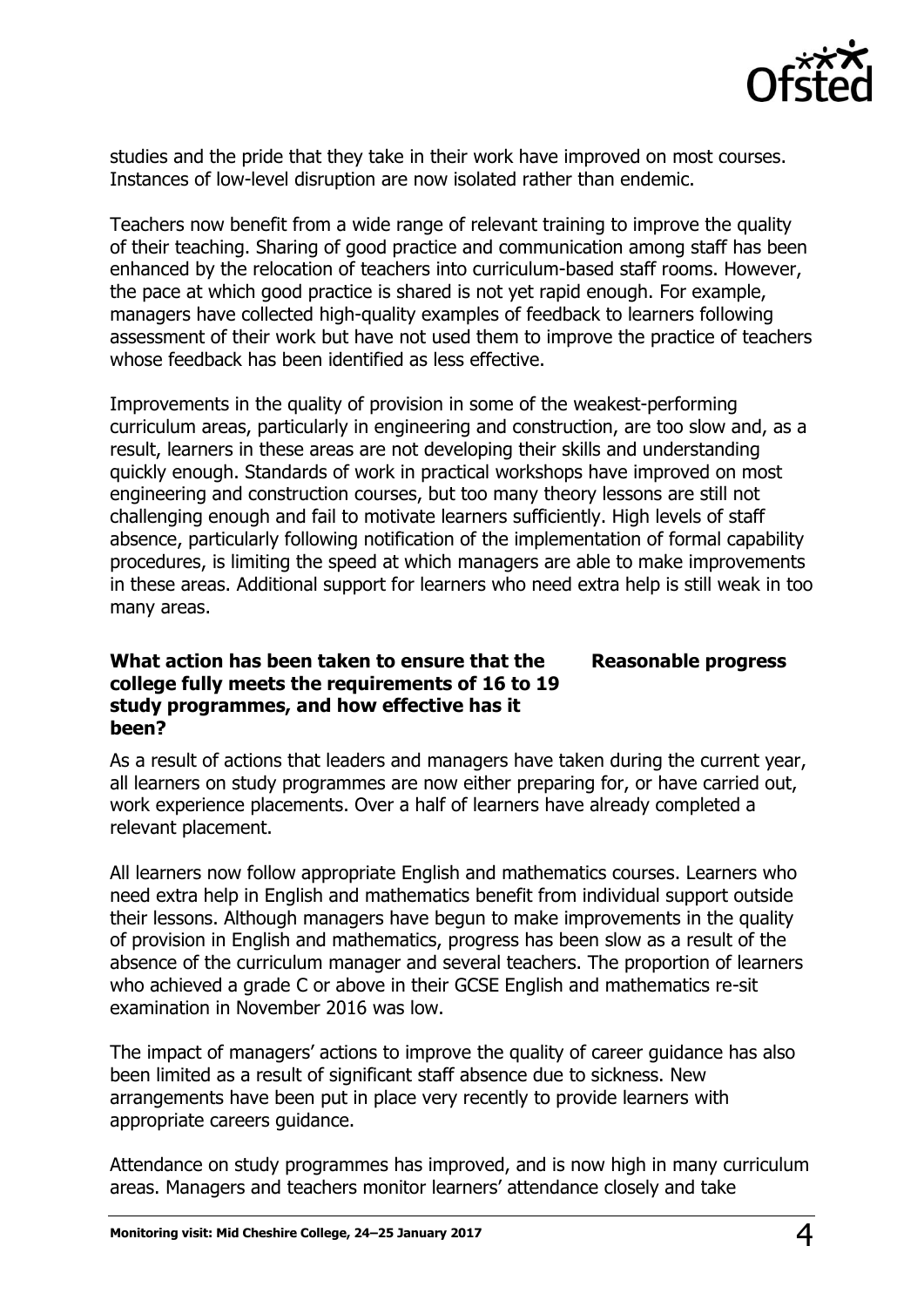

appropriate action to improve attendance, including liaison with parents. In a number of areas, however, including in English and mathematics, attendance is still too low.

## **What progress has been made in ensuring that governors have sufficiently detailed information about the college's performance so that they can hold leaders and managers to account effectively? Reasonable progress**

Governors receive a range of relevant and accurate reports that give them a comprehensive overview of key indicators of the college's performance such as learners' progress and achievement, levels of attendance, the quality of teaching, learning and assessment, and the impact of actions to improve teachers' performance. Two full board meetings have taken place since the last monitoring visit. The minutes of these meetings and the reports that governors received demonstrate that the improvements in governance that were made at the beginning of this academic year have been sustained. Governors understand fully the challenges that the college faces, and they support and challenge senior leaders well to improve the college's performance.